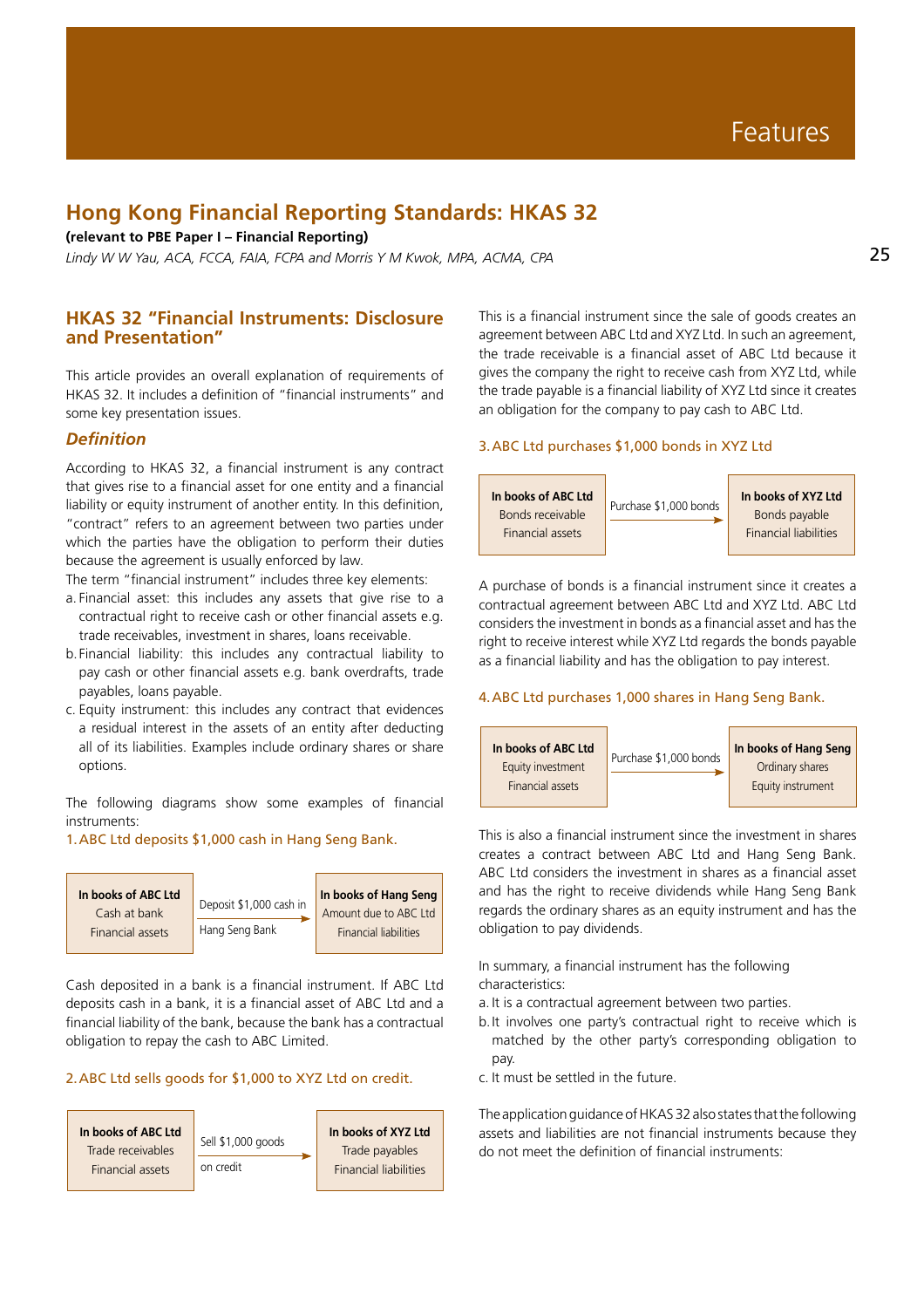# Features

| Tangible and intangible assets (such as<br>property, plant and equipment, patent<br>and trademarks) are not financial assets<br>since they only generate an inflow of<br>cash but do not give rise to a present<br>right to receive cash or other financial<br>assets. |
|------------------------------------------------------------------------------------------------------------------------------------------------------------------------------------------------------------------------------------------------------------------------|
| Such assets are associated with the<br>receipt of goods or services, rather than<br>the right to receive cash or other financial<br>assets.                                                                                                                            |
| Such liabilities are associated with the<br>future delivery of goods or services.<br>They do not give rise to a contractual<br>obligation to pay cash or any other<br>financial asset.                                                                                 |
| Such items are not financial liabilities<br>and they are associated with the future<br>delivery of goods or services but do not<br>give rise to a contractual obligation to<br>pay cash or another financial assets.                                                   |
| Such items are not contractual but are<br>imposed by statutory requirements.                                                                                                                                                                                           |
| Such items do not arise from contracts<br>and are not financial liabilities.                                                                                                                                                                                           |
|                                                                                                                                                                                                                                                                        |

#### **Example 1**

Identify which of the following are financial instruments:

- a. Purchase 15 percent voting ordinary shares
- b.Purchase 25 percent voting ordinary shares
- c. A liability for profits tax
- d.Prepayments for goods or services
- e. Issued debt instruments
- f. Inform employee and make a promise to raise salary
- a. An investment in 15 percent of a company's equity is a financial instrument. This is a financial asset because the investor has the right to receive dividends from the issuer of the ordinary shares.
- b.A purchase of 25 percent of voting ordinary shares is also a financial instrument. However, holding 25 percent of the shares in a company implies that the investor has significant influence over the investee. Such an investment is generally outside the scope of HKAS 32 and is accounted for as an investment in an associate instead.
- c. Profits tax liability is not a financial liability because it does not arise from contractual rights or obligations, but from statutory requirements.
- d.Prepayments for goods or services are not financial assets because they are associated with the receipt of goods or services. They do not give rise to a present right to receive cash or any other financial asset.
- e. Issued debt instruments meet the definition of a financial liability because the issuer has to pay regular interest and the principal on maturity.
- f. This is a constructive obligation which does not arise from contracts and is not a financial liability.

# *Presentation issues*

The standard has some rules for the presentation of financial instruments:

1.Classification as **liabilities** or **equity**

HKAS 32 indicates that when identifying a financial instrument as debt or equity, classification should be based on the substance of the contractual agreement rather than legal form. For example, the issue of ordinary shares that are redeemable at the option of the holder is equity in legal form, but in substance it meets the definition of a financial liability.

A critical principle that should be used to differentiate a financial liability from an equity instrument is the existence of a contractual obligation that meets the definition of a financial liability. For example, the owner of an equity instrument is entitled to receive dividends, but the company does not have a contractual obligation to make the payment. Therefore, HKAS 32 provides the two specific conditions below must be met in order to classify a contract as an equity instrument:



### **Example 2**

- Suppose ABC Limited has the following financial instruments:
- 1.A cumulative and redeemable preference share
- 2.An issued share option
- 3.A 10 percent perpetual bond
- 4.A forward contract to repurchase a fixed number of its own shares for a fixed amount of cash

Discuss and classify the above financial instruments as financial liabilities or equity in accordance with HKAS 32.

- 1.A cumulative and redeemable preference share is a financial liability since ABC Limited has an obligation to pay cumulative dividends and to repay the amount to the holder when it is redeemed.
- 2.An issued share option is an equity instrument since this is a contract under which ABC Limited should deliver a fixed number of its own shares for settlement.
- 3.A 10 percent perpetual bond that pays 10 percent interest each year should be classified as a financial liability. Such an instrument contains an obligation to pay interest and it meets the definition of a financial liability.
- 4.A forward contract is a financial liability since ABC Limited has an obligation to pay a fixed amount of cash to repurchase a fixed amount of its own shares. This meets the definition of a financial liability.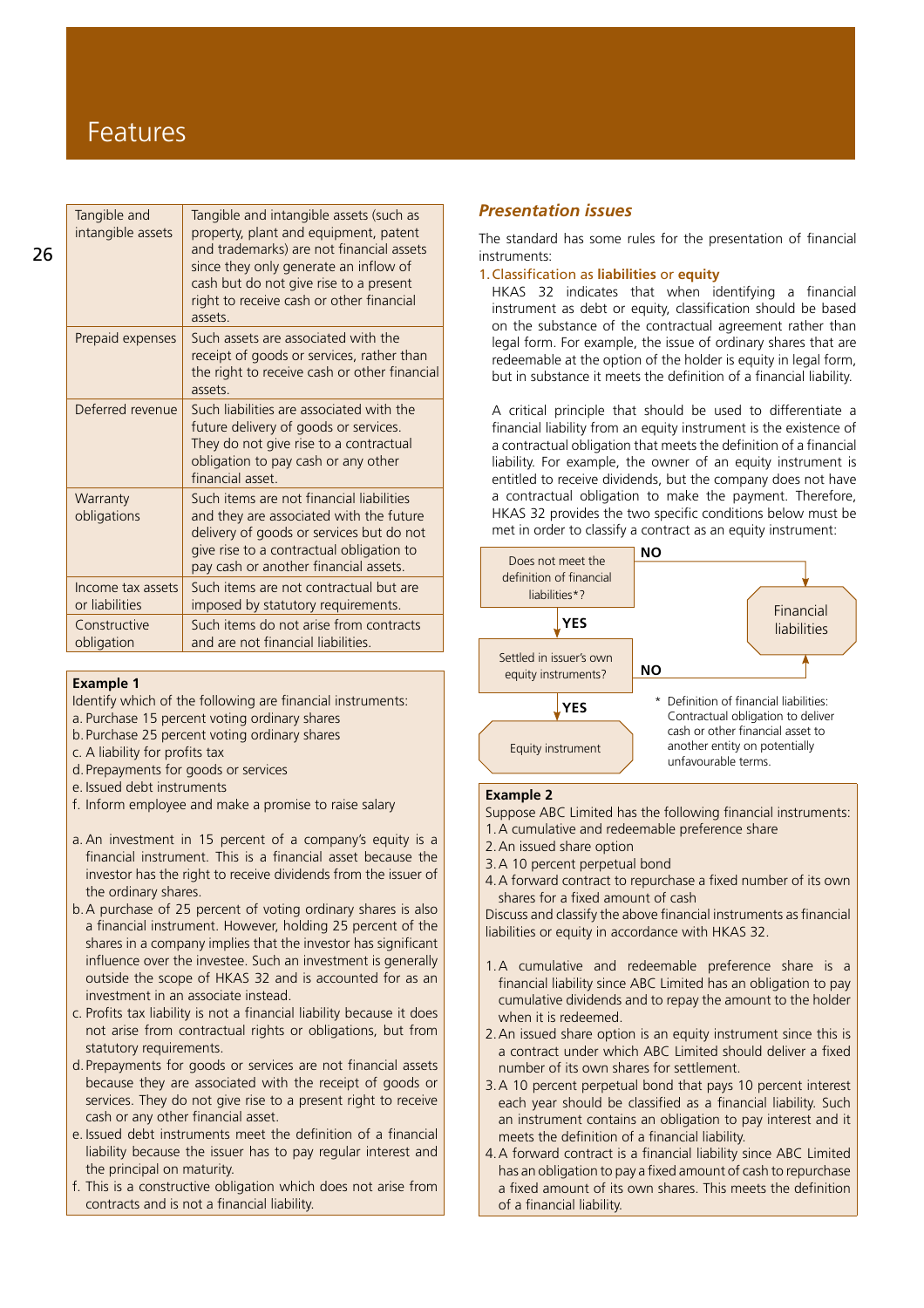## 2.Compound financial instruments

Compound financial instruments are financial instruments which contain both a liability and an equity component. For example, a convertible bond is a compound financial instrument because it contains an obligation to pay interest and principal payment and grants an option to the holder to convert it into a fixed number of ordinary shares. HKAS 32 requires such components to be presented separately using split accounting. The following table shows how split accounting should be used to separate the liability and equity components of compound financial instruments.

| ltem                                        | <b>Measurement basis</b>                                                                                  |
|---------------------------------------------|-----------------------------------------------------------------------------------------------------------|
| Convertible bonds                           | Use proceeds received in issuing the<br>convertible bonds (A)                                             |
| Liability component<br>of convertible bonds | Use the fair value of similar bonds or<br>present value of future cash flow from<br>convertible bonds (B) |
| Equity component of<br>convertible bonds    | $A - R$                                                                                                   |

## **Example 3**

ABC Limited issues 5 percent convertible bonds with a nominal value of \$90,000 at \$100,000 at the start of year one. The bonds have a three-year term and the interest is payable at end of each year. The interest rate for a similar bond without any equity component is 10 percent.

The liability component is the fair value of a similar financial liability without an equity component, which is determined as follows:

|                                                                                         | \$              |
|-----------------------------------------------------------------------------------------|-----------------|
| Present value of the principal $90,000/(1+10\%)^3$                                      | 67,618          |
| Present value of the interest 4,500 $/(1+10\%)+$<br>$4,500/(1+10\%)^2+4,500/(1+10\%)^3$ | 11,191          |
| Total liability component                                                               | 78,809          |
| Equity component (balancing figure)                                                     | 21,191          |
| Fair value of convertible bonds                                                         | 100,000         |
|                                                                                         |                 |
| The journal entry for year one is:                                                      |                 |
| $Dr$ \$                                                                                 | Cr <sub>5</sub> |
| <b>Bank</b><br>100,000                                                                  |                 |
| Bond payable                                                                            | 78,809          |
| Equity                                                                                  | 21,191          |

### **3. Treasury shares** (庫存股票)

If an entity's own equity instruments are reacquired by the entity or by other members of the consolidated group, they are treasury shares. According to HKAS 32, treasury shares should not be classified as financial assets regardless of the reason for which they are reacquired. Instead, they should be presented as deductions from shareholders' equity in the balance sheet.

#### **Example 4**

ABC Limited issues 1,000 shares of \$1 each at \$1.1 at the start of year one. At the end of year one, the company reacquired 400 of its shares for \$1.2. The company has a retained profit of \$700 at the end of year one.

According to HKAS 32, the treasury shares are not financial assets. Therefore, the journal entry at end of year one is:

|                             | Dr <sub>5</sub> | CrS |
|-----------------------------|-----------------|-----|
| Treasury shares 400 x \$1.2 | 480             |     |
| <b>Bank</b>                 |                 | 480 |

Extract from balance sheet showing the balance of shareholders' equity as at the end of year one:

| Share capital               | 1,000 |
|-----------------------------|-------|
| Share premium 1,000 x \$0.1 | 100   |
| Retained profits            | 700   |
| Treasury shares             | (480) |
| Total shareholders' equity  | 1,320 |

HKAS 32 further provides that no gain or loss should be recognized in the profit and loss account on the purchase, sale, issue or cancellation of an entity's own equity instruments. Consideration received or paid arising from repurchases or sale of treasury shares should be recognized directly in equity.

## 4.Presentation of interest, dividends, losses or gains

The classification of a financial instrument as a liability or equity determines whether interest, dividends, losses and gains relating to that instrument are recognized in income statement or directly in equity.

- a.Interest, dividends, losses or gains arises from a financial liability should be recorded as income or expenses in the income statement. For example, dividends payable to the holders of redeemable and cumulative preference shares are recognized in the income statement as an item of expense since the redeemable preference shares are financial liabilities.
- b.Interest, dividends, losses or gains arising from an equity instrument should be recorded in equity. For example, gains